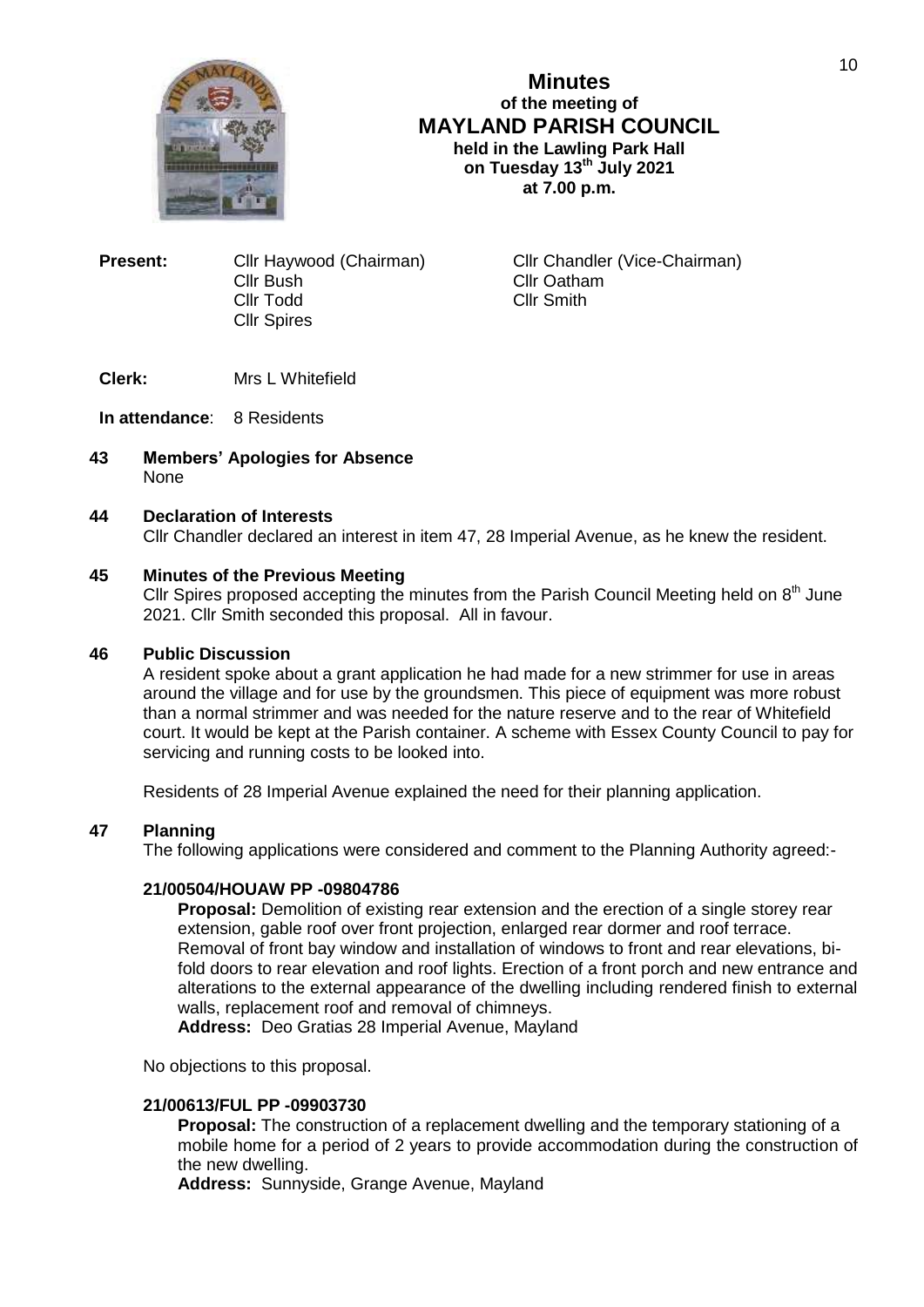No objections to this proposal.

### **21/00363/HOUSE PP -09709187**

**Proposal:** Single storey rear extension, rear dormer and rooflights **Address:** 4, Nipsells Chase, Mayland

5 opposed, 2 abstained so the recommendation to MDC is the refusal of this proposal. The following reasons are given:

• Not in agreement with three storey building

## **21/00628/FUL PP – 09925322**

**Proposal:** Proposed construction of a single storey self-build live/work dwelling **Address:** Land North of Riversleigh, Nipsells Chase, Mayland

All objected to this proposal, therefore the recommendation to MDC is the refusal of this proposal. The following reasons are given:

- Policy S8 Outside the Defined Settlement Boundary
- Contrary to MDC Local Plan
- Acceptance would set a bad precedent
- Site is unsustainable

## **21/00705/HOUSE PP -10001627**

**Proposal:** Part one & Part two storey extension to the rear **Address:** 12 Esplanade, Mayland

6 opposed, 1 abstained so the recommendation to MDC is the refusal of this proposal. The following reasons are given:

- Overcrowding
- Potential parking issues
- Increase from 4-5 bedrooms
- Impingement on neighbouring properties

# **DECISIONS:**

### **HOUSE/MAL/21/00367**

First floor extension 55, Nipsells Chase, Mayland **APPROVE**

### **19/00402/FUL**

Section 73A – retrospective application for change of use of the stables and barn buildings to a dwelling house. Change of use of land as domestic garden. Alterations to boundary treatment and the access.

Oakridge, Old Heath Road, Mayland **APPEAL DISMISSED**

## **HOUSE/MAL/21/00481**

Convert existing car port into habitable room The Valeries, 12 Imperial Avenue **APPROVE**

### **48 Finance**

Councillors received a list of all payments and receipts. The approved payments and receipts are listed below: -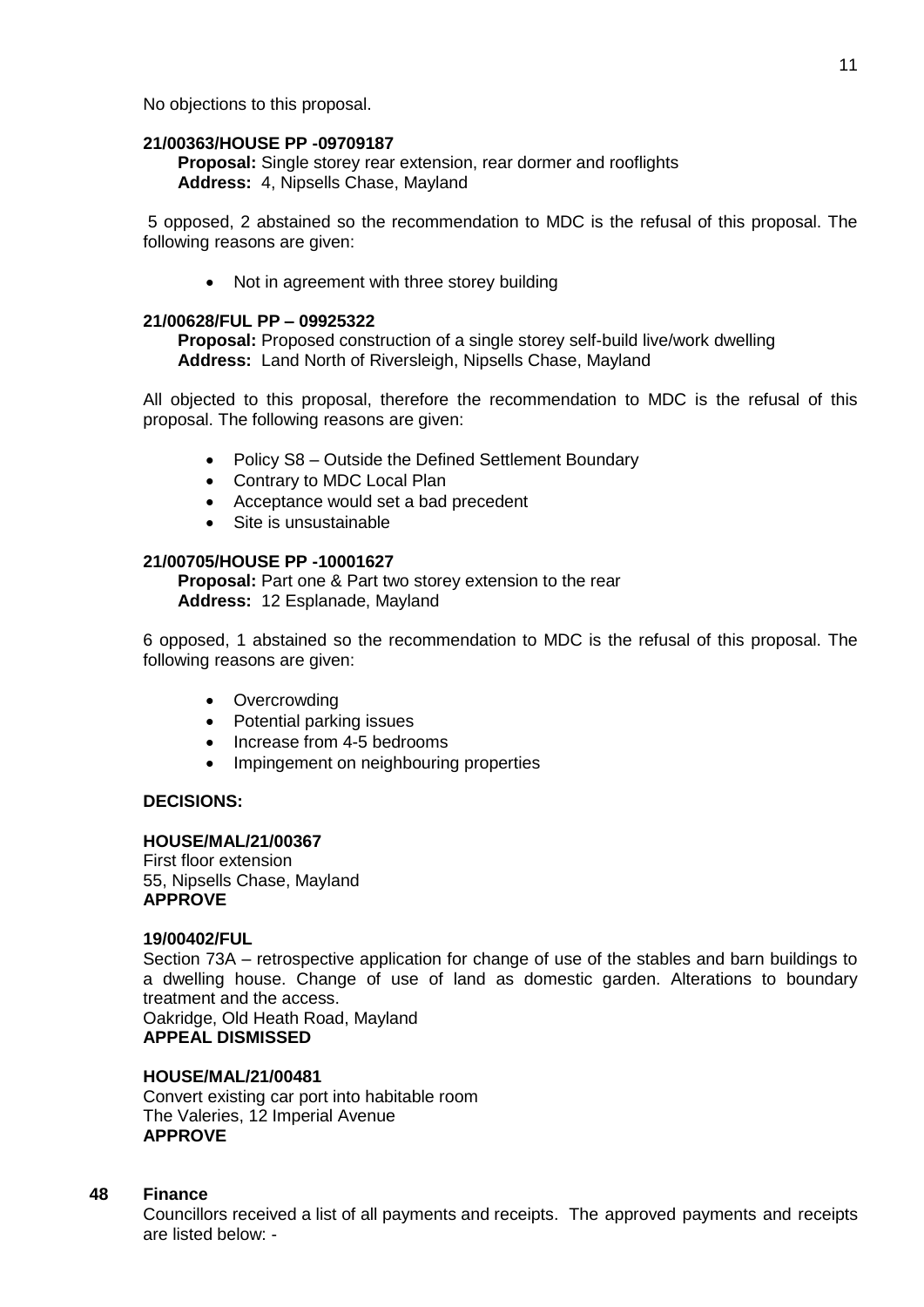| <b>TRANSFER</b>   |                                |                                                    |            |
|-------------------|--------------------------------|----------------------------------------------------|------------|
| 02-Jul-21         | Deposit Account 1              | Deposit Account 2 (New Account to keep under £85K) | 15,000     |
| <b>PAYMENTS</b>   |                                |                                                    | <b>NET</b> |
| Date              | Payee                          | Service/supply                                     |            |
| 06-Jun-21         | <b>County Broadband</b>        | WiFi                                               | 27.61      |
| 01-Jul-21         | Ahead 4                        | Licence Fee for Logmein                            | 3.00       |
| 18-Jun-21         | Voipfone                       | <b>Renewal Fee</b>                                 | 3.00       |
| 10-Jun-21         | Lebara                         | Sim Card                                           | 5.00       |
| 14-Jun-21         | Eon                            | <b>Street Lighting</b>                             | 154.90     |
| 14-Jun-21         | <b>Just Giving</b>             | Crowdfunding payment to Woodham Group              | 200.00     |
| 01-Jul-21         | Amazon                         | Signs for anti-climb paint                         | 4.52       |
| 01-Jul-21         | <b>Flag Paints</b>             | Anti-Climb paint                                   | 33.77      |
| 01-Jul-21         | MSJ Garwood                    | <b>Grounds Maintenance June</b>                    | 2,605.20   |
| 01-Jul-21         | MSJ Garwood                    | <b>Pitch Marking</b>                               | 236.90     |
| 08-Jul-21         | S-Type Security                | <b>Security Patrols June</b>                       | 455.00     |
| 16-Jun-21         | <b>Maldon District Council</b> | Park Rangers May                                   | 140.24     |
| 16-Jun-21         | <b>Manor Tree Services</b>     | Removal of tree in Mayflower Path                  | 400.00     |
| 14-Jun-21         | <b>WFP</b>                     | Fire Alarm Monitoring                              | 150.00     |
| 18-Jun-21         | <b>Tudor Environmental</b>     | 10 x Litter Pickers, 5 x Hoop bag holders          | 104.90     |
| 23-Jun-21         | <b>Cummins &amp; Jennings</b>  | 3 x dark green paint, 1 x Yellow paint             | 54.00      |
| 30-Jun-21         | <b>RCCE - Parish Council</b>   | Membership Fee                                     | 88.00      |
| 13-Jul-21         | <b>Matt Cross</b>              | Deposit Refund for hall hire 26/6/21               | 75.00      |
| 02-Jun-21         | Rialtas                        | Annual support licence                             | 124.00     |
| 13-Jul-21         | Mrs L Whitefield               | Petty Cash top up                                  | 11.15      |
| 15-Jul-21         | <b>NEST</b>                    | <b>Staff Pension</b>                               | 126.80     |
| 25-Jul-21         | <b>MPC Staff</b>               | <b>Staff Wages</b>                                 | 2,128.05   |
|                   |                                |                                                    | 7,131.04   |
| <b>RECEIPTS</b>   |                                |                                                    |            |
| 10-Jun-21         | <b>Mayland Football Club</b>   | Fees for Apr/May                                   | 360.00     |
| 15-Jun-21         | Matt Cross                     | Dep/Fees for hire of hall 26/6/21                  | 111.00     |
| 29-Jun-21         | <b>Mayland Football Club</b>   | Fees for June                                      | 180.00     |
| 30-Jun-21         | Linda Haywood                  | Payment for additional litter pickers              | 24.90      |
| 30-Jun-21         | Julia Angus                    | 2 x Memorial Plaques                               | 85.71      |
| 30-Jun-21         | Casual hirers                  | Tennis hire                                        | 117.50     |
| 06-Jul-21         | L Bennett                      | Dep/Fees for hire of hall 28/8/21                  | 123.00     |
|                   |                                |                                                    | 1,002.11   |
| <b>PETTY CASH</b> |                                |                                                    |            |

- **15-Jun-21** Mayland Service Station Fuel for strimmer **11.15**
	- Cllr Haywood proposed that these payments be accepted. Cllr Todd seconded this proposal.
	- Cllr Spires verified the bank reconciliations.
	- Cllr Haywood proposed that the Clerk be given authority to make payments during the August recess. Cllr Chandler seconded this proposal. All in favour.
	- **•** Grant Applications
		- a) Cllr Haywood proposed that a grant of £500 be given towards a new industrial strimmer to be used by volunteers/groundsmen for use in the village. Confirmation in writing to be obtained first from ECC confirming maintenance costs. Cllr Smith seconded this proposal. All in favour.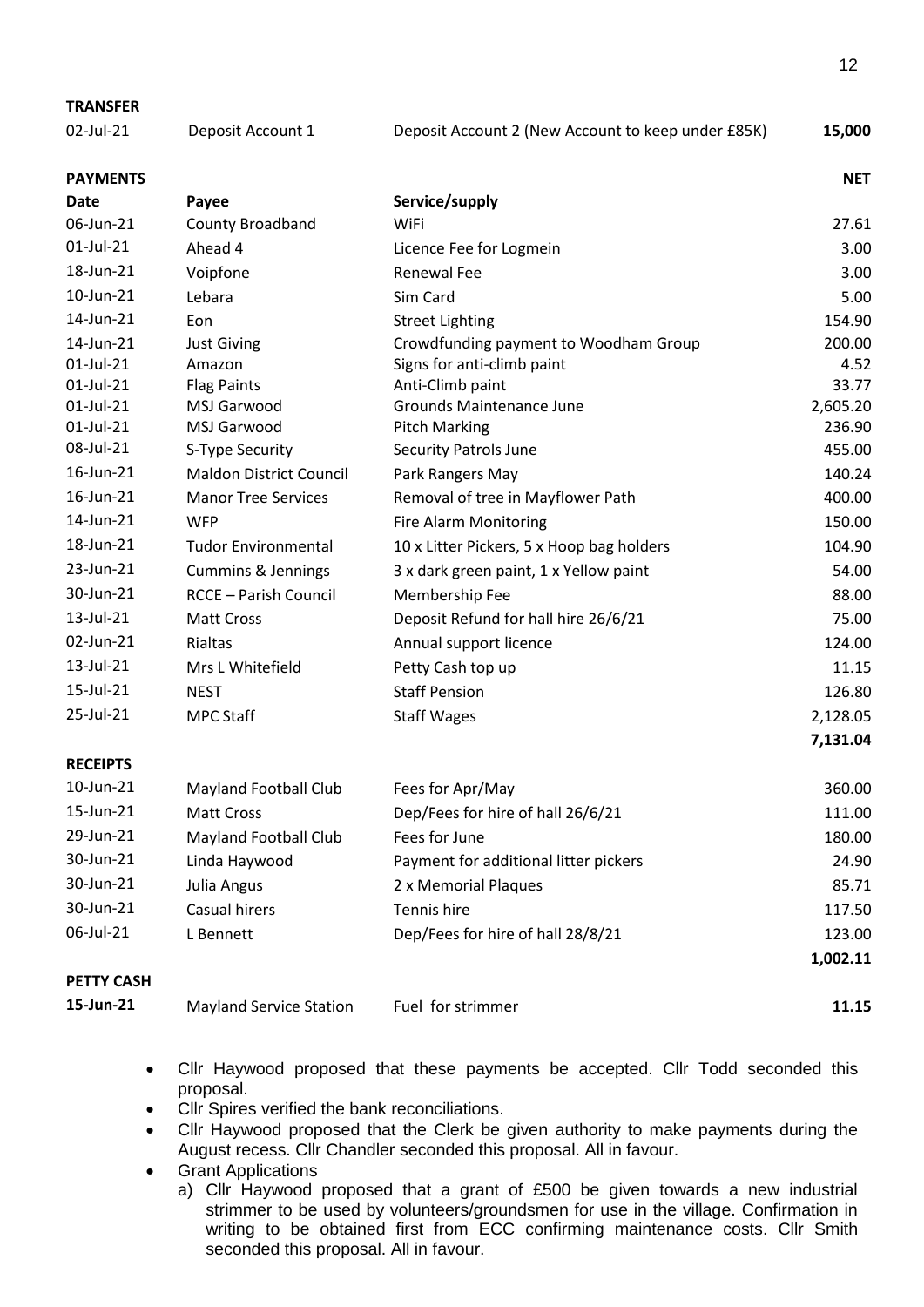- b) Cllr Chandler proposed that a grant of £695 be paid to the HSH committee to cover their annual insurance fee. Cllr Spires seconded this proposal. 5/7 councillors in favour of this.
- Locality Fund Clerk to apply for a grant from the Locality fund for the new strimmer.

## **49 Clerk's Report**

Each Councillor has received an update on matters from the previous meeting.

## **50 Lawling Park Committee** *including Bakersfield, Lawling Playing Field & Dog Walk Area*

**Cableway –** Several quotes discussed and compared to replace the cableway in the park from a timber to a steel design. Cllr Bush proposed to spend up to £10,000 for a one way design, with grass matting. Cllr Spires seconded this proposal. All in favour. Clerk to check on design in Tolleshunt before final decision made.

**Quad/Bikes –** Previous problems with quads/bikes in the park has been resolved by putting on Facebook and writing to individuals where known. Thought that West Avenue entrance being used for access.

**Car Park gates –** Discussion about times on gates not being accurate. Cllr Haywood proposed that the Lawling Car park be opened from 8am-8pm and the Bakersfield Car park be opened from 8am – 6pm. Times to be written on entrances. Cllr Smith seconded this. All in favour.

**Vandalism –** Problems with youths in the park climbing on containers, on top of youth shelter, branches being broken off and locks being smashed. Clerk informed that anticlimb paint has been purchased to put on the roofs of the container and the hall. Cllr Oatham thought it should not be used on the youth shelter.

**Mower service –** The older mower needs a repair/service and if both mower and strimmer are taken in at same time, there will be a discount on the £78 service fee quoted by Latchingdon repairs. Cllr Spires proposed that this be agreed, Cllr Chandler seconded this proposal. All in favour.

Cllr Oatham pointed out that the PIR by the back door of the Lawling Hall is not working and that it needs to be seen by an electrician. Clerk to contact one.

*Chairman Haywood proposed that item 54 was discussed at this point. For ease of reference, it is minuted in its original agenda position.*

### **51 Neighbourhood Plan**

Cllr Spires, Chairman of the Neighbourhood Plan Committee, gave an update on the Neighbourhood Plan and what work is needed to get this completed. Maldon District Council has updated their plan and this could have an effect on our village. Information about steps to take has been forwarded to all councillors. A meeting will be held in September to get these tasks completed. Clerk to contact Troy Planning to get their help with completion. Cllr Spires will stay on as Chairman until completion. Cllrs Haywood and Smith will stay on the committee and Cllr Chandler will join the committee.

### **52 Emergency Plan**

Cllr Haywood has now received the paperwork from Barry Edwards who was putting an emergency plan together. She will take this forward using what has been started already and using other Parish Council's for reference. Clerk to ask for more volunteers. Rob Webb has volunteered his help already.

## **53 Bradwell B Update**

Cllr Todd attended the update meeting and reported back that nothing more was added to what had already been explained other than how beneficial this will be for the area.